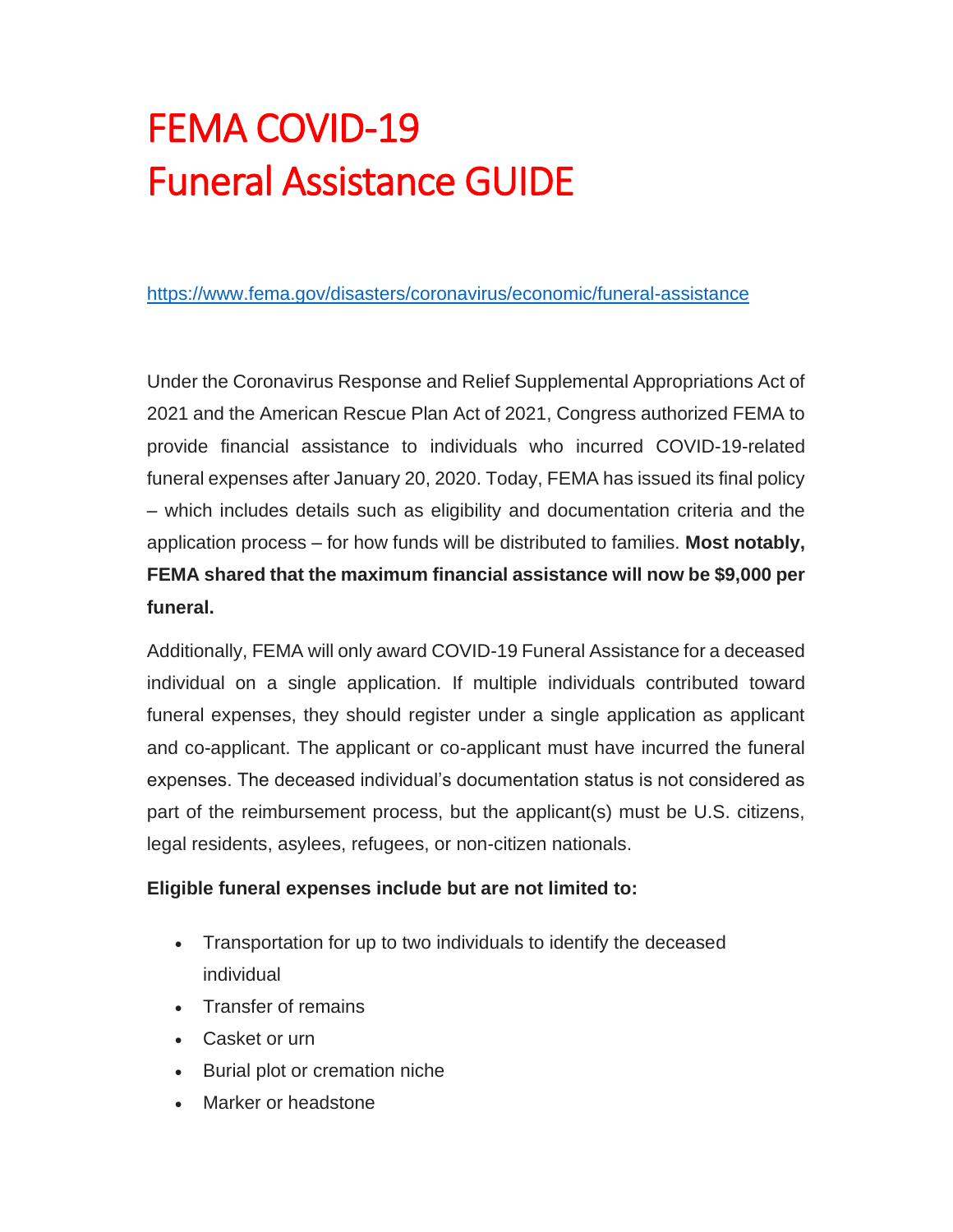- Clergy or officiant services
- Arrangement of the funeral ceremony
- Use of funeral home equipment or staff
- Cremation or interment costs
- Costs associated with producing and certifying multiple death certificates
- Additional expenses mandated by any applicable local or state government laws or ordinances.

If applicants already received reimbursement for certain funeral expenses through government agencies, voluntary agencies, non-profits, burial or funeral insurance, they cannot resubmit those same expenses for reimbursement through this FEMA-administered program. If they received any outside assistance, they must include documentation of this assistance in their application. If they received financial assistance through the deceased's life insurance policy, they may still apply for reimbursement.

Please review this information carefully so you can be prepared to provide information and technical assistance to families and friends of the deceased who may be eligible.

## **Who is Eligible**

To be eligible for funeral assistance, you must meet these conditions:

- The death must have occurred in the United States, including the U.S. territories, and the District of Columbia.
- The death certificate must indicate the death was attributed to COVID-19.
- The applicant must be a U.S. citizen, non-citizen national, or qualified alien who incurred funeral expenses after January 20, 2020.
- There is no requirement for the deceased person to have been a U.S. citizen, non-citizen national, or qualified alien.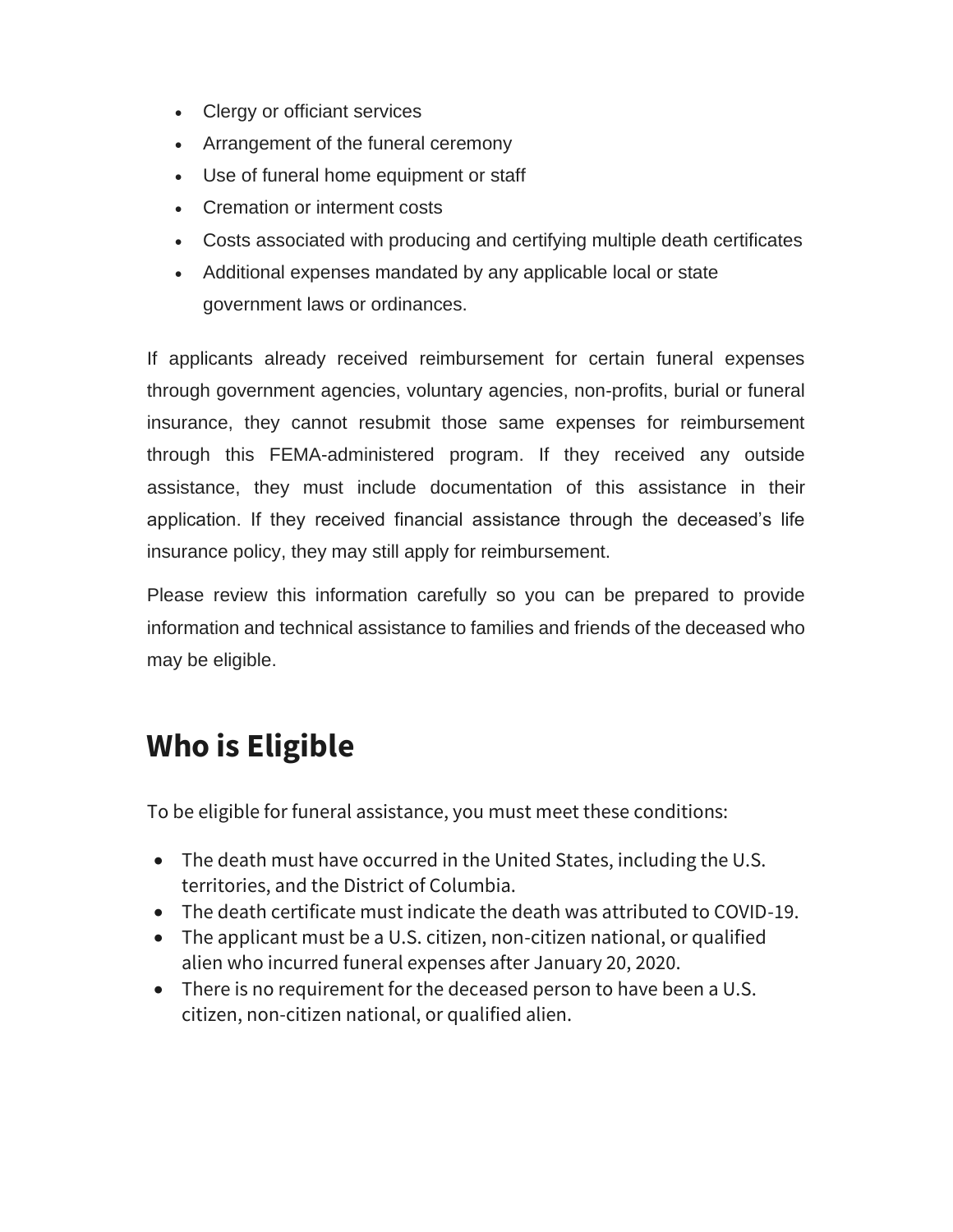### **How to Apply**

*In April*, FEMA will begin accepting applications. If you had COVID-19 funeral expenses, we encourage you to keep and gather documentation. Types of information should include:

- **-An official death certificate** that attributes the death directly or indirectly to COVID-19 and shows that the death occurred in the United States, including the U.S. territories, and the District of Columbia.
- **Funeral expenses documents** (receipts, funeral home contract, etc.) that includes the applicant's name, the deceased person's name, the amount of funeral expenses, and the dates the funeral expenses happened.
- **Proof of funds received from other sources** specifically for use toward funeral costs. We are not able to duplicate benefits received from burial or funeral insurance, financial assistance received from voluntary agencies, government agencies, or other sources.

#### **How are Funds Received**

If you are eligible for funeral assistance you will receive a check by mail, or funds by direct deposit, depending on which option you choose when you apply for assistance.

**Resource Information Provided by:**